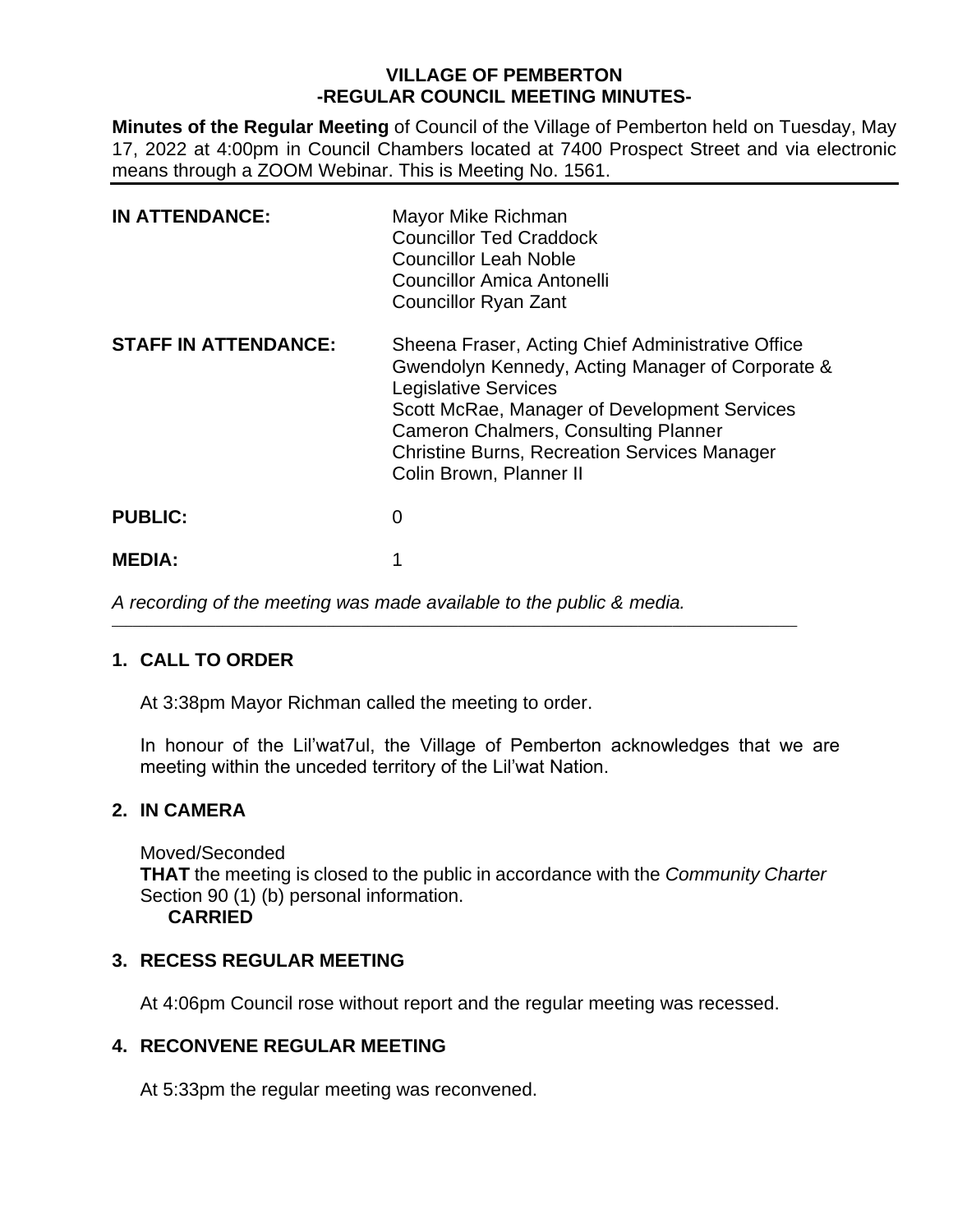Village of Pemberton Regular Council Meeting No. 1561 Tuesday, May 17, 2022 Page **2** of **9**

# **5. APPROVAL OF AGENDA**

Moved/Seconded **THAT** the agenda be approved as circulated. **CARRIED**

### **6. RISE WITH REPORT FROM IN CAMERA**

#### **7. ADOPTION OF MINUTES**

#### **a) Regular Council Meeting No. 1559, Tuesday, April 26, 2022**

Moved/Seconded **THAT** Council approves the minutes of Regular Council Meeting No. 1559, held Tuesday, April 26, 2022, as circulated. **CARRIED**

### **b) Special Council Meeting No. 1560, Wednesday, May 4, 2022**

Moved/Seconded **THAT** Council approves the minutes of Special Council Meeting No. 1560, held Wednesday, May 4, 2022, as circulated. **CARRIED**

### **8. BUSINESS ARISING FROM THE PREVIOUS REGULAR COUNCIL MEETING**

### **9. BUSINESS ARISING FROM THE COMMITTEE OF THE WHOLE MEETING**

**a)** Recommendation from Committee of the Whole Meeting No. 228 held Tuesday, April 26, 2022:

#### **Electronic Meetings Review**

Moved/Seconded **THAT** the development of an electronic meetings policy be deferred to a future meeting to allow more time for use of the new system.

#### **CARRIED**

**b)** Recommendations from the Committee of the Whole Meeting No. 229 held earlier today**:** 

#### **Sea to Sky Community Services Affordable Housing Proposal**

#### Moved/Seconded

**THAT** Staff be directed to continue with the processing of the application by Station One Architects on lands located at Lot 2 District Lot 203 Lillooet District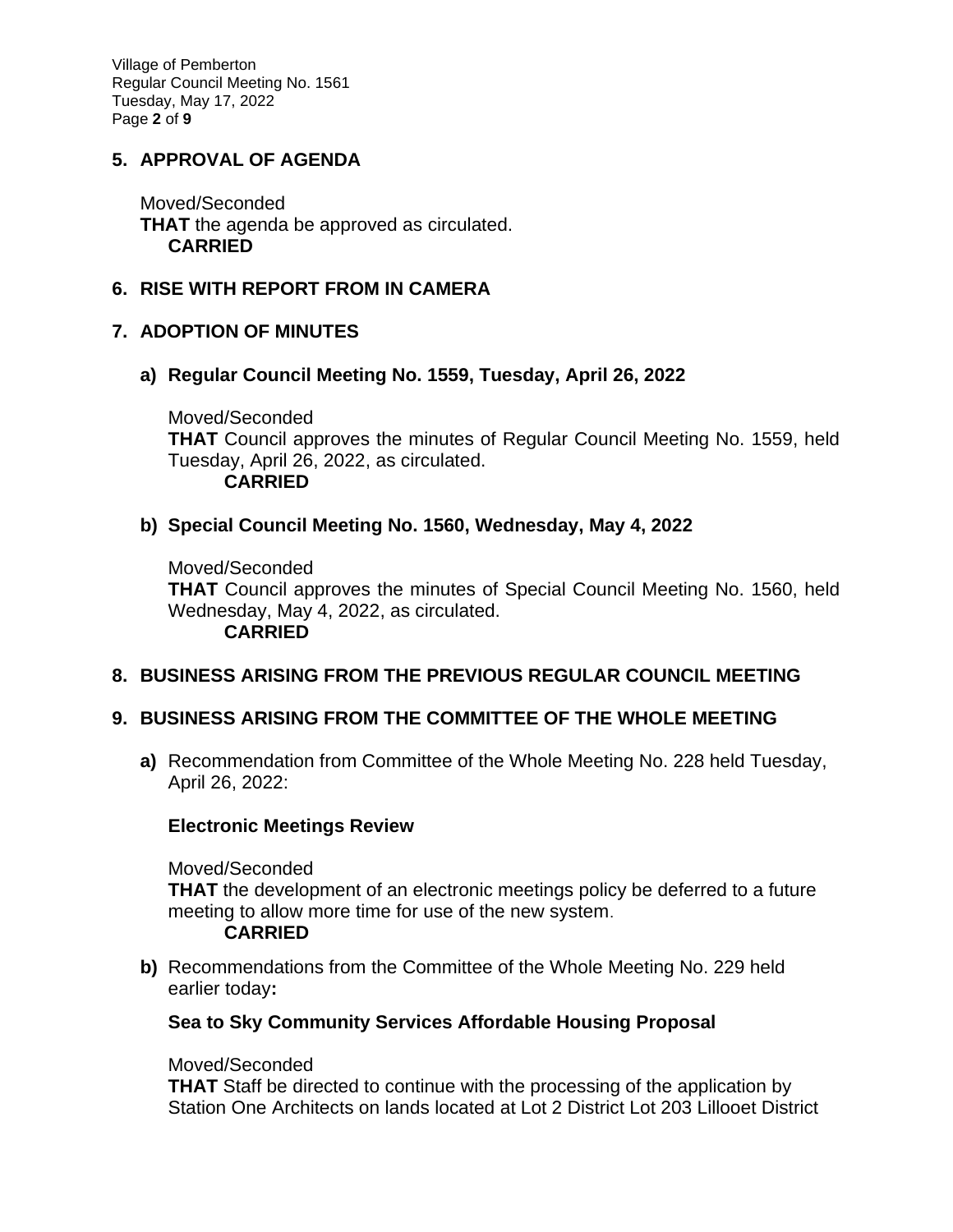Village of Pemberton Regular Council Meeting No. 1561 Tuesday, May 17, 2022 Page **3** of **9**

> Plan KAP56640 (PID: 023-384-018), substantially in the form submitted in the application submission;

> **AND THAT** subject to a complete and thorough application process, the proposed application be brought to Council for consideration of first reading to amending the zoning bylaw.

## **CARRIED**

Moved/Seconded **THAT** the regular council meeting schedule be amended by the addition of a regular meeting on Tuesday, August 30th. **CARRIED**

# **10.COMMITTEE MINUTES – FOR INFORMATION**

# **11.DELEGATIONS**

# **12.STAFF REPORTS**

### **a) Recreation Services**

# **i. Outdoor Basketball Court Update**

Moved/Seconded **THAT** Council supports the development of the Outdoor Basketball Court at Signal Hill Elementary School. **CARRIED**

### **b) Office of the Chief Administrative Officer**

### **i. Verbal Report**

Acting CAO Fraser reported on the federal electoral boundaries review, noting that a minor adjustment has been proposed to the West Vancouver-Sunshine Coast-Sea to Sky Country electoral boundary in the West Vancouver area. Ms. Fraser advised Council that their comments, if any, would be provided to the federal electoral boundaries review commission.

#### Moved/Seconded

**THAT** Council receives the Chief Administrative Officer's verbal report. **CARRIED**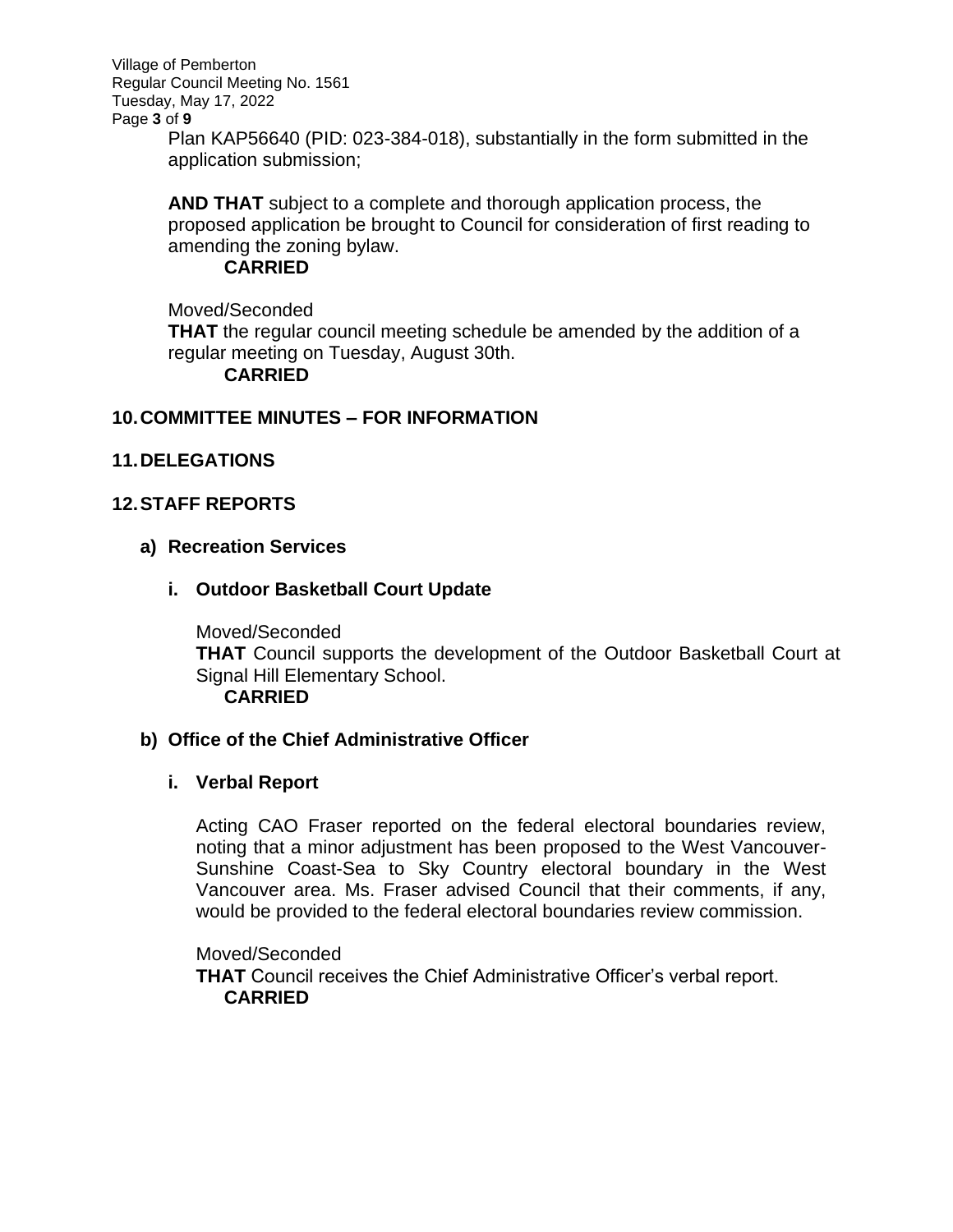Village of Pemberton Regular Council Meeting No. 1561 Tuesday, May 17, 2022 Page **4** of **9**

# **ii. Appointment of Alternate Approving Officer**

#### Moved/Seconded

**THAT** the appointment of Lisa Pedrini as Alternate Approving Officer for the Village of Pemberton be rescinded effective May 17, 2022.

#### **CARRIED**

Moved/Seconded

**THAT** Scott McRae, Manager of Development Services, be appointed Alternate Approving Officer for the Village of Pemberton effective May 17, 2022.

### **CARRIED**

### **c) Corporate & Legislative Services**

## **i. Appointment of Deputy Chief Election Officers – 2022 General Local Elections**

Moved/Seconded

**THAT** pursuant to sections 58 (1) and 58 (2) of the *Local Government Act,* Council appoints Elena Aranguren and Renée St-Aubin as deputy chief election officers for conducting the 2022 general local elections.

**CARRIED**

### **d) Development Services**

### **i. Fee Waiver Policy for Eligible Developments**

Moved/Seconded **THAT** Council approves the Fee Waiver Policy for Eligible Developments as presented **CARRIED**

### **13.BYLAWS**

### **a) Bylaws For First, Second, and Third Readings**

**i. Village of Pemberton 2022 – 2026 Five Year Financial Plan Bylaw No. 926, 2022**

Moved/Seconded **THAT** Council gives first, second, and third readings to Village of Pemberton 2022-2026 Five Year Financial Plan Bylaw No. 926, 2022. **CARRIED**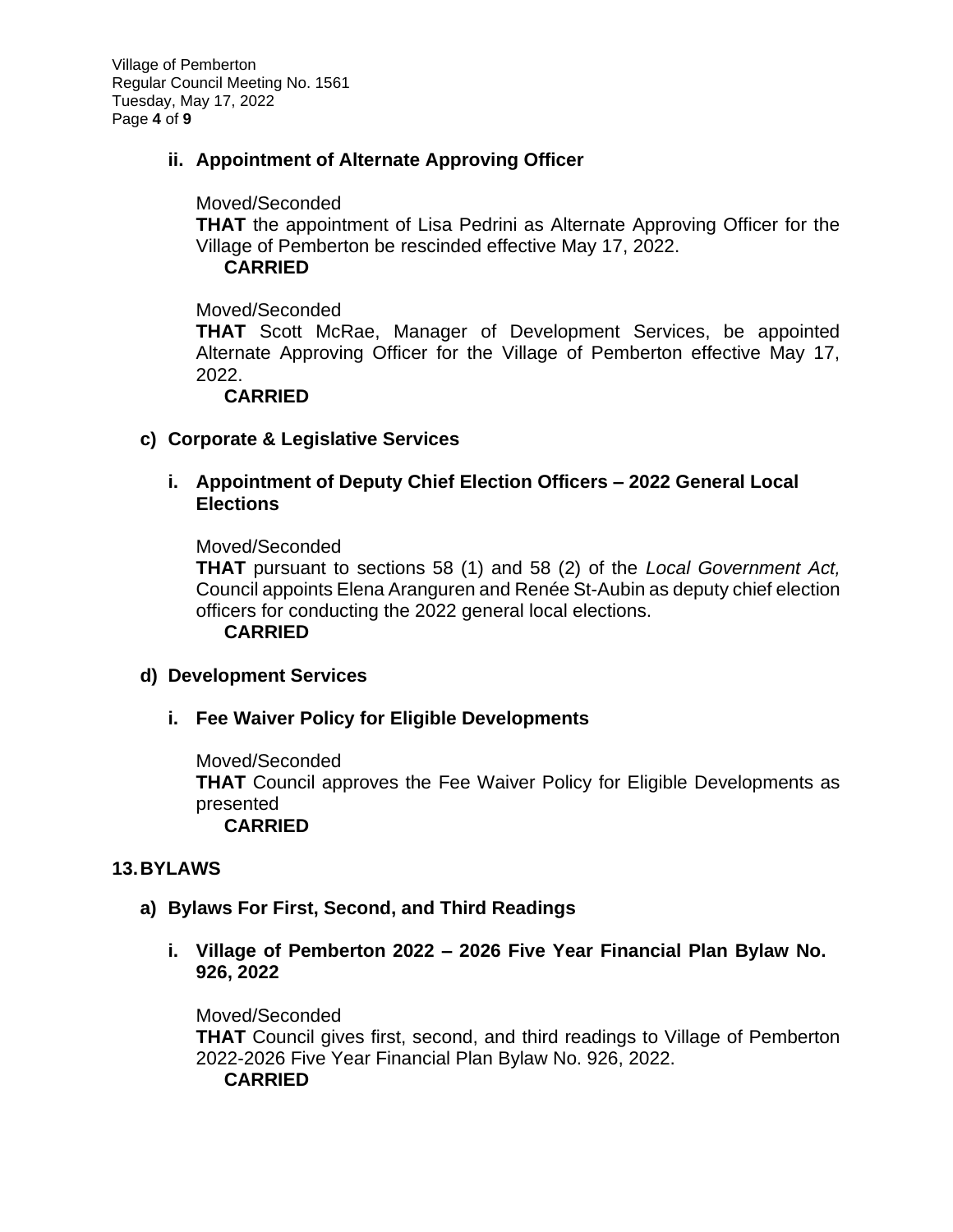## **ii. Village of Pemberton Annual Tax Rates Bylaw No. 927, 2022**

Moved/Seconded **THAT** Council gives first, second, and third readings to Village of Pemberton Annual Tax Rates Bylaw No. 927, 2022. **CARRIED**

#### **iii. Village of Pemberton Sanitary Sewer System Regulation Connection and Rates Amendment Bylaw No. 928, 2022**

Moved/Seconded

**THAT** Council gives first, second, and third readings to Village of Pemberton the Sanitary Sewer System Regulation Connection and Rates Amendment Bylaw No. 928, 2022.

**CARRIED**

### **iv. Village of Pemberton Water Regulation Connection and Rates Bylaw No. 232, 1989, Amendment Bylaw No. 929, 2022**

Moved/Seconded

**THAT** Council gives first, second, and third readings to Village of Pemberton Water Regulation Connection and Rates Bylaw No. 232, 1989, Amendment Bylaw No. 929, 2022.

**CARRIED**

### **v. Village of Pemberton Development Cost Charge Bylaw No. 723, 2013, Amendment (Exemptions) Bylaw No. 930, 2022**

Moved/Seconded

**THAT** Council gives first, second, and third readings to Village of Pemberton Development Cost Charge Bylaw No. 723, 2013, Amendment (Affordable Housing Waiver/Reduction) Bylaw No. 930, 2022.

#### **CARRIED**

### **vi. Special Council Meeting**

Moved/Seconded

**THAT** a special council meeting be held on Thursday, May 19<sup>th</sup> at 9am for adoption of the bylaws noted above

**CARRIED**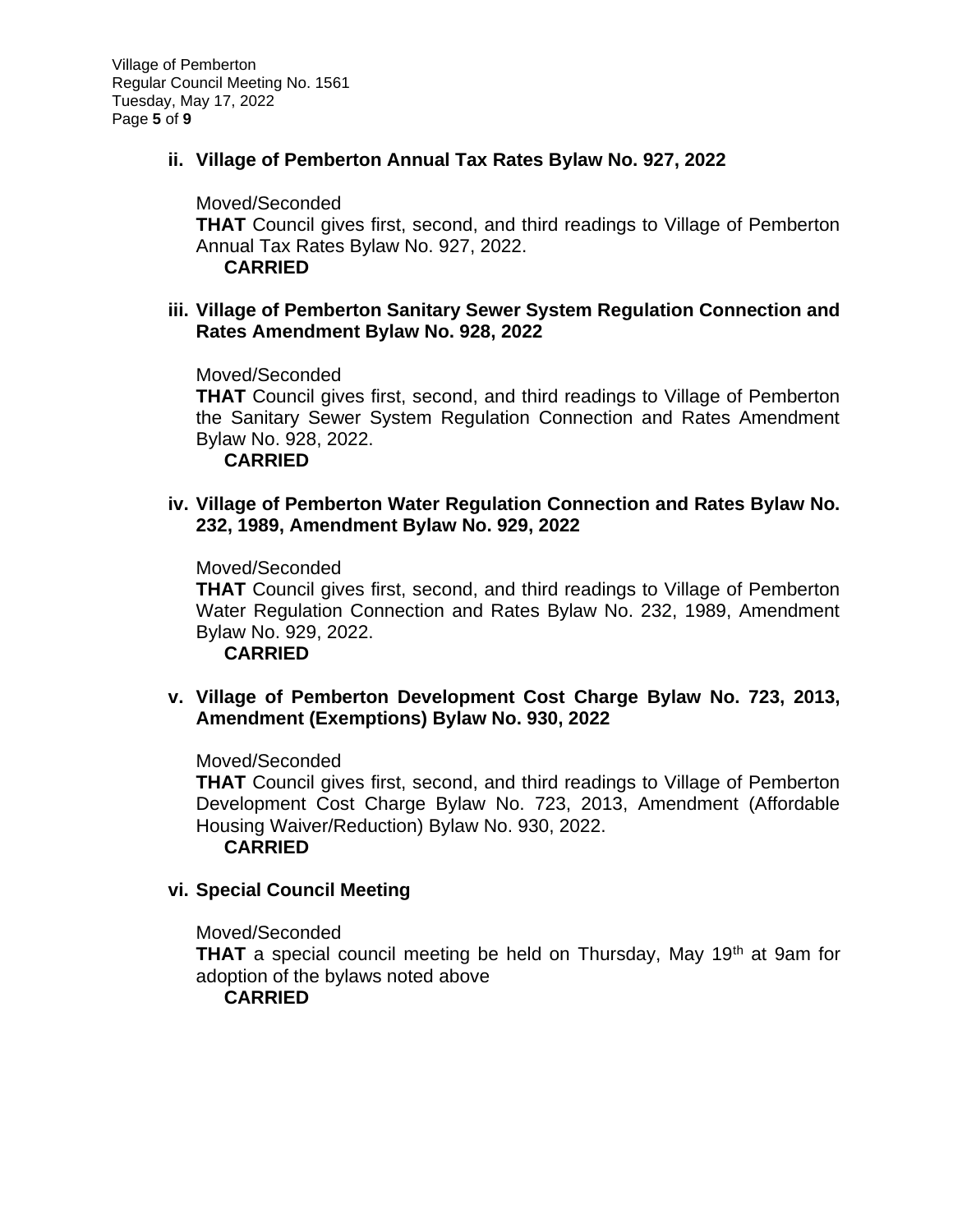Village of Pemberton Regular Council Meeting No. 1561 Tuesday, May 17, 2022 Page **6** of **9**

- **b) Bylaws for Third Reading and Adoption**
	- **i. Village of Pemberton Zoning Bylaw No. 832, 2018, Amendment (Housekeeping) Bylaw No. 924, 2022**

Moved/Seconded **THAT** Council gives third reading to Village of Pemberton Zoning Bylaw No. 832, 2018, Amendment (Housekeeping) Bylaw No. 924, 2022. **CARRIED**

Moved/Seconded **THAT** Council adopts Village of Pemberton Zoning Bylaw No. 832, 2018, Amendment (Housekeeping) Bylaw No. 924, 2022. **CARRIED**

### **c) Bylaws for Adoption**

**i. Village of Pemberton Official Community Plan Amendment (Tiyata - École de la Vallée) Bylaw No. 902, 2021**

Moved/Seconded **THAT** Council adopts Village of Pemberton Official Community Plan Amendment (Tiyata - École de la Vallée) Bylaw No. 902, 2021. **CARRIED**

**ii. Village of Pemberton Zoning Amendment (Tiyata - École de la Vallée) Bylaw No. 903, 2021**

Moved/Seconded **THAT** Council adopts Village of Pemberton Zoning Amendment (Tiyata - École de la Vallée) Bylaw No. 903, 2021. **CARRIED**

### **iii. Village of Pemberton Election and Assent Voting Bylaw No. 925, 2022**

Moved/Seconded **THAT** Council adopts Village of Pemberton Election and Assent Voting Bylaw No. 925, 2022. **CARRIED**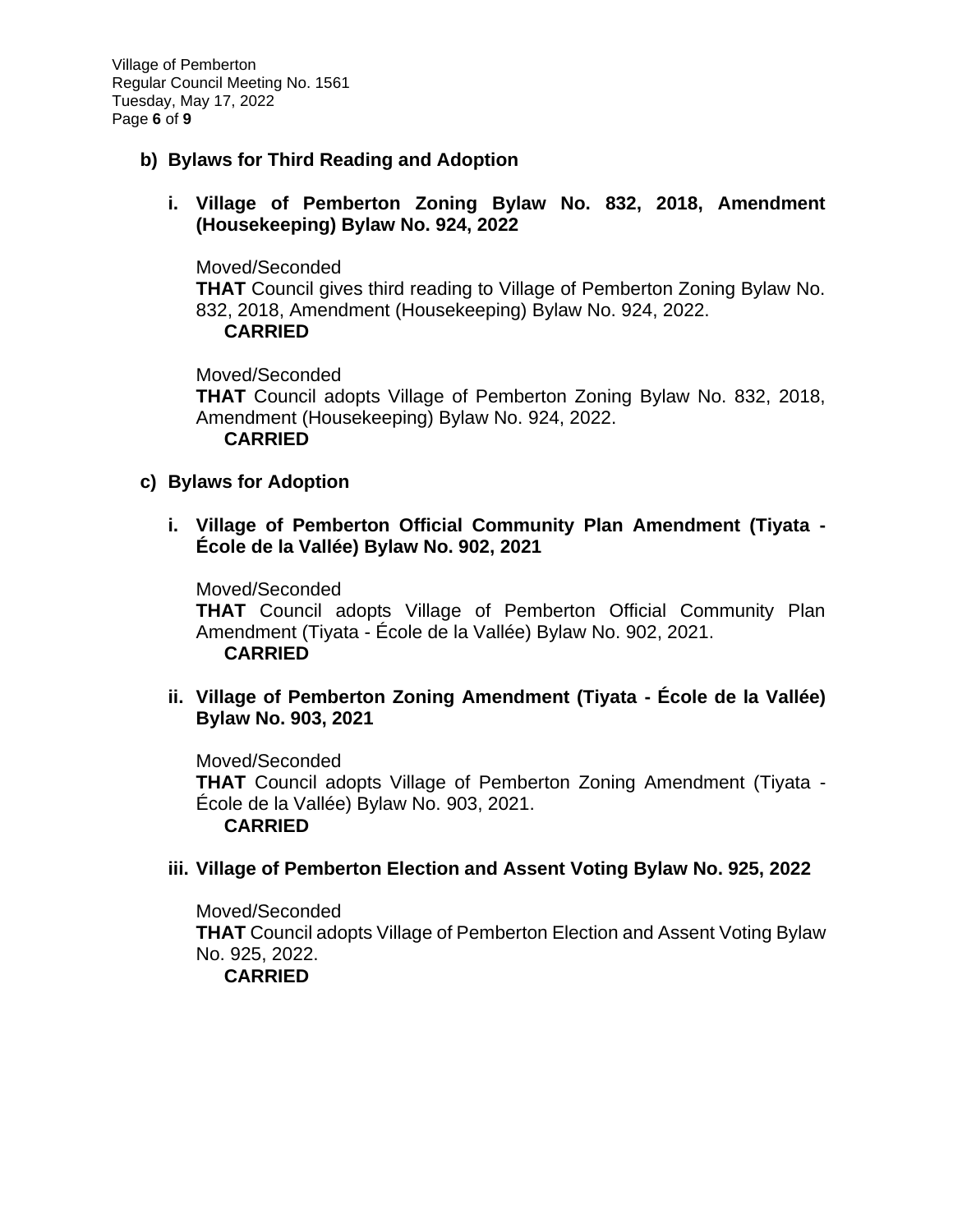Village of Pemberton Regular Council Meeting No. 1561 Tuesday, May 17, 2022 Page **7** of **9**

# **11.Mayor's Report**

Mayor Richman attended the following meetings and events:

- The Lower Mainland Local Government Association Annual Conference and AGM held from May  $4<sup>th</sup>$  to  $6<sup>th</sup>$  in Whistler. Mayor Richman reported that the Village's two resolutions, regarding policing costs and fire fighting expenses for highway motor vehicle incidents, were supported.
- The Pemberton Arts Council Annual General Meeting.
- The Spelkumtn Community Forest Board meeting held on May 2<sup>nd</sup>.
- The St'at'imc Nation gathering.

# **12.Councillors' Reports**

Councillor Noble attended the following meetings and events:

- The Pemberton Arts Council Annual General Meeting. Councillor Noble is looking forward to participating in the selection of murals for the Outside Voices project.
- The Lower Mainland Local Government Association Annual Conference and AGM.

Councillor Zant attended the following meetings and events:

- The Pemberton Valley Utilities and Services Committee meeting.
- The Pemberton and District Library board meeting

Councillor Craddock did not report.

Councillor Antonelli did not report.

### **13.CORRESPONDENCE**

- **a) Correspondence for Action**
	- **i. Maxine Bruce, Lil'wat Nation, dated April 27, 2022, presenting a request for sponsorship of the 2022 Lil'wat Nation rodeo.**

Moved/Seconded

**THAT** Council supports the Lil'wat Nation 2022 Rodeo by providing a contribution from the Community Enhancement Fund, in an amount \$1,000 to sponsor the PeeWee Barrel Racing event,

#### **CARRIED**

**ii. Tourism Pemberton, dated May 10, 2022, providing information regarding sponsorship opportunities for the 17th Annual Pemberton Golf Tournament and Slow Food Cycle Sunday 2022.**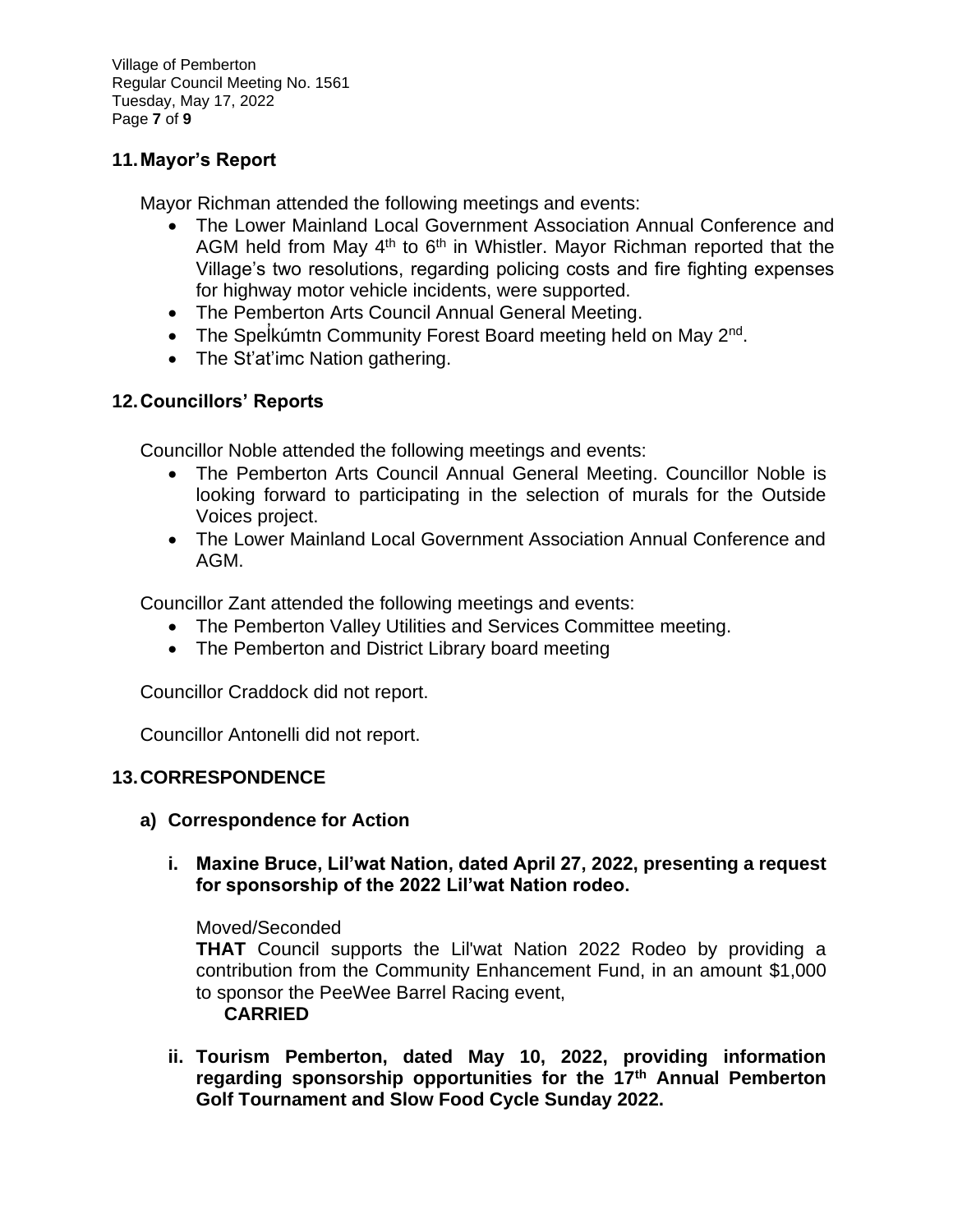Village of Pemberton Regular Council Meeting No. 1561 Tuesday, May 17, 2022 Page **8** of **9**

Moved/Seconded

**THAT** the Village support the Rotary Club and District Chamber of Commerce annual Pemberton Golf Tournament with a Bronze Sponsorship;

**AND THAT** funding for the Bronze Sponsorship, in the amount of \$500, be allocated from allocated from the Community Enhancement Fund. **CARRIED**

Moved/Seconded

**THAT** the Village supports Slow Food Cycle Sunday, to be held on Sunday, August 21<sup>st</sup>;

**AND THAT** funding for a Community Partnership sponsorship, in the amount of \$250, be allocated from the Community Enhancement Fund. **CARRIED**

- **b) Correspondence for Information**
	- **i. Christine Fraser, Mayor, Township of Spallumcheen, dated May 3, 2022, addressed to Tax Policy Branch, Department of Finance Canada, requesting that the federal government reconsider the proposed 10% luxury tax on the sale of boats valued at more than \$250,000.**
	- **ii. Lorraine Copas, Executive Director, SPARC BC, dated May 4, 2022, presenting information regarding Access Awareness Day, June 4, 2022, and requesting that the Village consider how to join the conversation regarding this year's theme, "Access is Inclusion."**
	- **iii. Shane Bourbonnais, Area C resident, dated May 5, 2022, in support of the proposed Harrow Road affordable housing project.**

Moved/Seconded **THAT** the correspondence be received. **CARRIED**

#### **14.DECISION ON LATE BUSINESS**

#### **15.LATE BUSINESS**

### **16.NOTICE OF MOTION**

#### **17.QUESTION PERIOD**

There were no questions from the public.